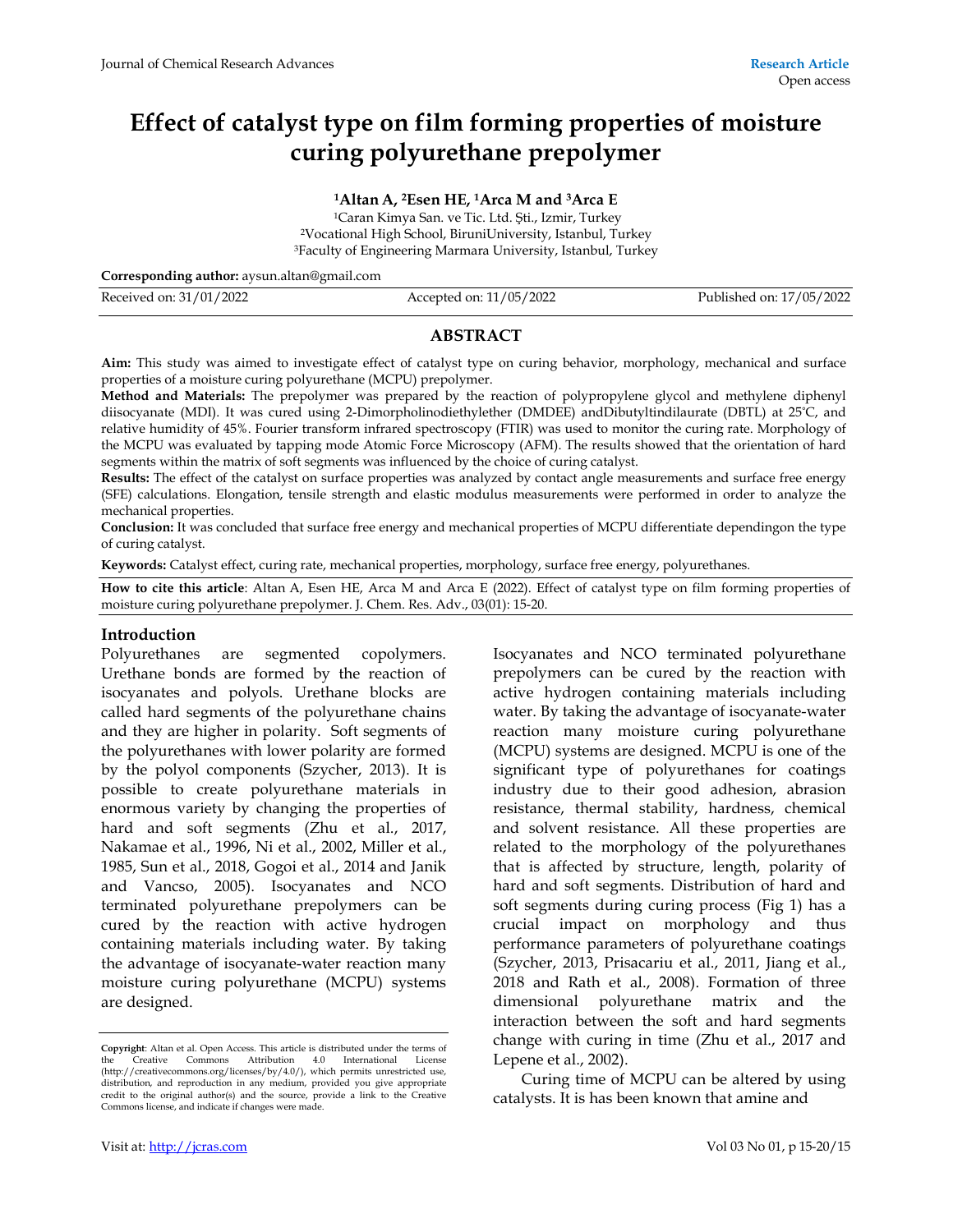

Fig 1. Moisture curing reaction of NCO-terminated polyurethane prepolymer

metal catalysts used to catalyze the reactions between isocyanates and active hydrogen compounds. There are many tertiary amine and tin catalysts available for carrying out the synthesis and crosslinking of MCPU (Szycher, 2013, Ning et al., 1997, Arnould et al., 2020, Gogoi et al., 2012 and Mukherjea and Saha, 1980). , 1980).

The effect of metallic and organic catalysts on the cross linking rate and mechanical properties of polyurethane prepolymers was reported that the type of catalyst has an impact on chemical and physical network structure of MDI based moisture curing polyurethanes which are are extended with inorganic fillers (Arnould Arnould et al., 2020).

It was investigated the impact of catalysts on curing behavior, phase morphology and surface properties of a moisture curing polyurethane polyurethane prepolymer which is the reaction product of isophorone diisocyanate (IPDI) and hydroxyl terminated polybutadiene suggested that the interdomain distance of hard hard segments are influenced by the choice of catalysts (HTPB). They

and the polar group concentrations on the surface increase with increasing efficiency of catalysts (Prisacariu et al., 2011) Dimorpholinodiethyl ether (DMDEE; (DMDEE; Fig. 2a) and Dibutyltindilaurate (DBTL; Fig. Fig. 2b) were used to accelarate the curing rate of a polyurethane prepolymer, made up of methylene diphenyl diisocyanate and polypropylene glycol. The effect of the type and the amount of catalyst on the curing time of the prepolymer, mechanical and surface properties of the cured polyurethane films were studied. and the polar group concentrations on the surface<br>increase with increasing efficiency of catalysts<br>(Prisacariu et al., 2011). The 2a curing rate of a polyu<br>made up of methylene d<br>and polypropylene glycol. Th<br>and the amount of catalyst<br>of the prepolymer, mechani

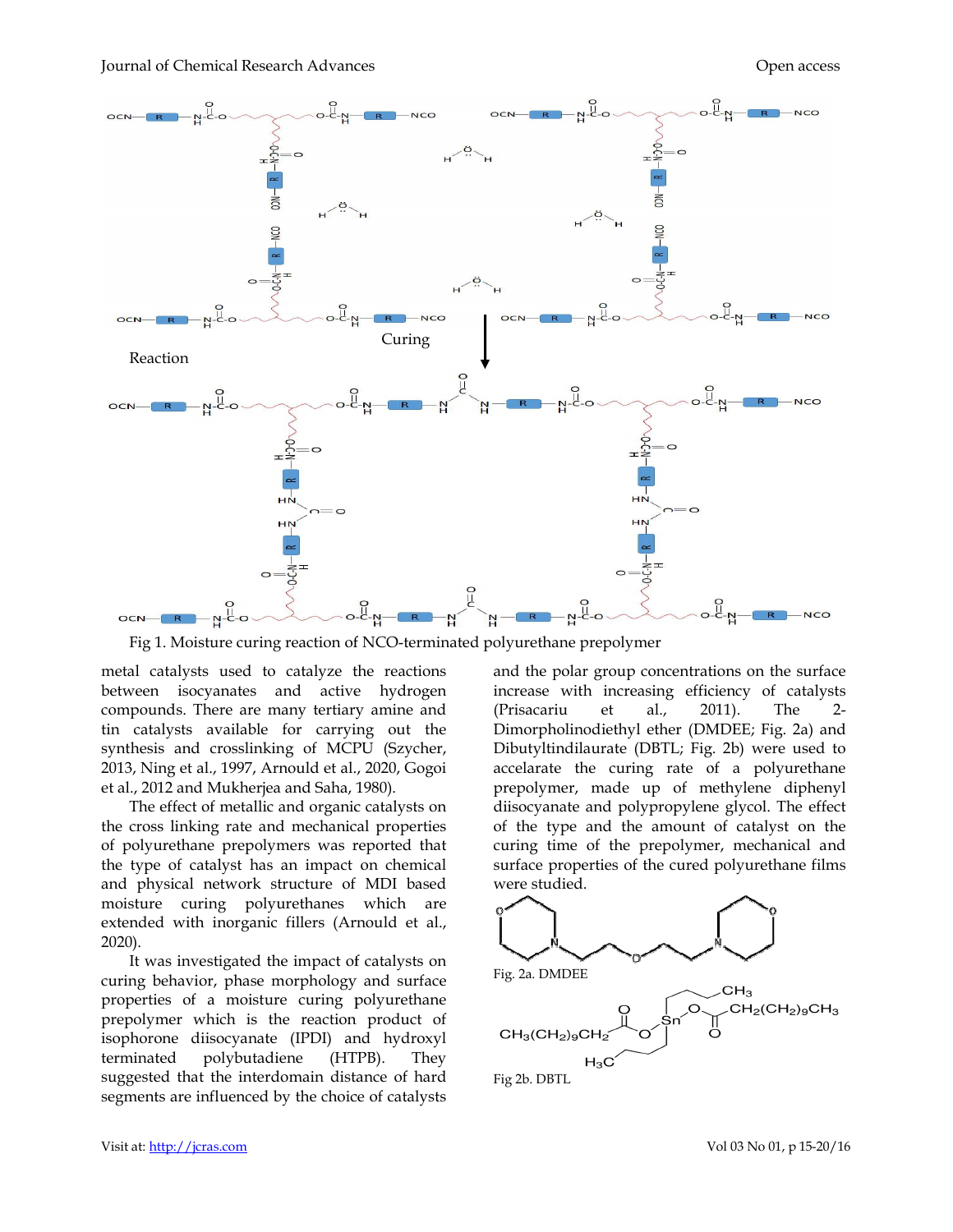## **Materials and Methods**

The isocyanate was the mixture of 4,4'- methylene diphenyl diisocyanate and 2,4'-methylene diphenyl diisocyanate and purchased from Wanhua Chemical Group Co, Ltd. Two types of polypropylene glycols (MW: 2000 g, f: 2 and MW: 450 g, f: 3) were supplied from Shell Chemicals. The catalysts DBTL and DMDEE were purchased from Borchers and Huntsman Performance Products respectively. Materials were used without any further purification.

## *Synthesis and Curing of Prepolymer*

The prepolymer was synthesized under nitrogen blanket, at 60 °C, in 2L glass reactor with mechanical stirrer, temperature probe and nitrogen inlets. The molar ratio of NCO to OH groups was 1, 9: 1. The final NCO content of the prepolymer was determined as 3,52 % by the back titration of dibutylamine with normalized HCl solution. The titration method was applied in accordance with ISO 14896. Prepared prepolymer was cured with 0, 15 % DMDEE (Sample A) and % 0, 15 DBTL (Sample B) separately. Their curing rate was monitored with FTIR measurements.

## *FTIR Analysis*

FTIR analyses were carried out with Alpha II Platinum FT-IR Spectrometerwith Platinum Diamond ATR (Bruker) in the optical range of  $4000$  cm<sup>-1</sup> -  $400$  cm<sup>-1</sup>, by averaging 12 scans.

## *AFM Measurement*

AFM measurements were performed in the tapping mode with Flex Axiom AFM from Nanosurf AG, Switzerland. Samples were scanned in the area of 50  $X$  50 $\mu$ m and the phase images were recorded in 2D and 3D.

## *Surface Free Energy (SFE) Measurement*

Static contact angle measurements of water, glycerol and liquid paraffin were performed by using a computer controlled homemade experimental setup which is equipped with a video camera. The measured contact angles and the surface tensions of the given liquids were used for the calculation of SFE of the cured prepolymers. SFE calculations were conducted with Matlab.

## **Results and Discussion**

The effect of catalysts on the curing rate of prepolymers was investigated with FTIR spectroscopy. The decreasing rate of the NCO concentration in the sample is an indication of the curing rate of the prepolymers. In order to analyze the change in the NCO amount in time, the area of

the FTIR absorption band which is attributed to NCO (Fig. 3) was integrated between 2220 and 2320 cm-1 and interpreted in terms of percentage by using Equation 1.



Fig 3. Changes in the FTIR absorption peak of NCO group during curing reaction

 $Area (\%) = [Area (t0)/Area (tn)]x100$ Equation 1 where Area  $(t_0)$  is the area of the FTIR absorption band of NCO at the initial time, and Area  $(t_n)$  is the area of the same band at a certain time.

The change in the area of the absorption band of NCO group in 120 minutes for both systems was represented (Fig. 4). The decay profiles displayed that the concentration of NCO decreased linearly in Sample A while it was decreasing polynomially in Sample B in the same period of time. The equations and  $\mathbb{R}^2$  values obtained from regression of these profiles were given (Table 1). From the slope of the decay graphs, it was observed that decreasing rate of NCO concentration in Sample B was higher compared to Sample A which means that film formation and viscosity gaining of Sample B was faster than Sample A.



Fig 4. Change in the area of the absorption band of NCO group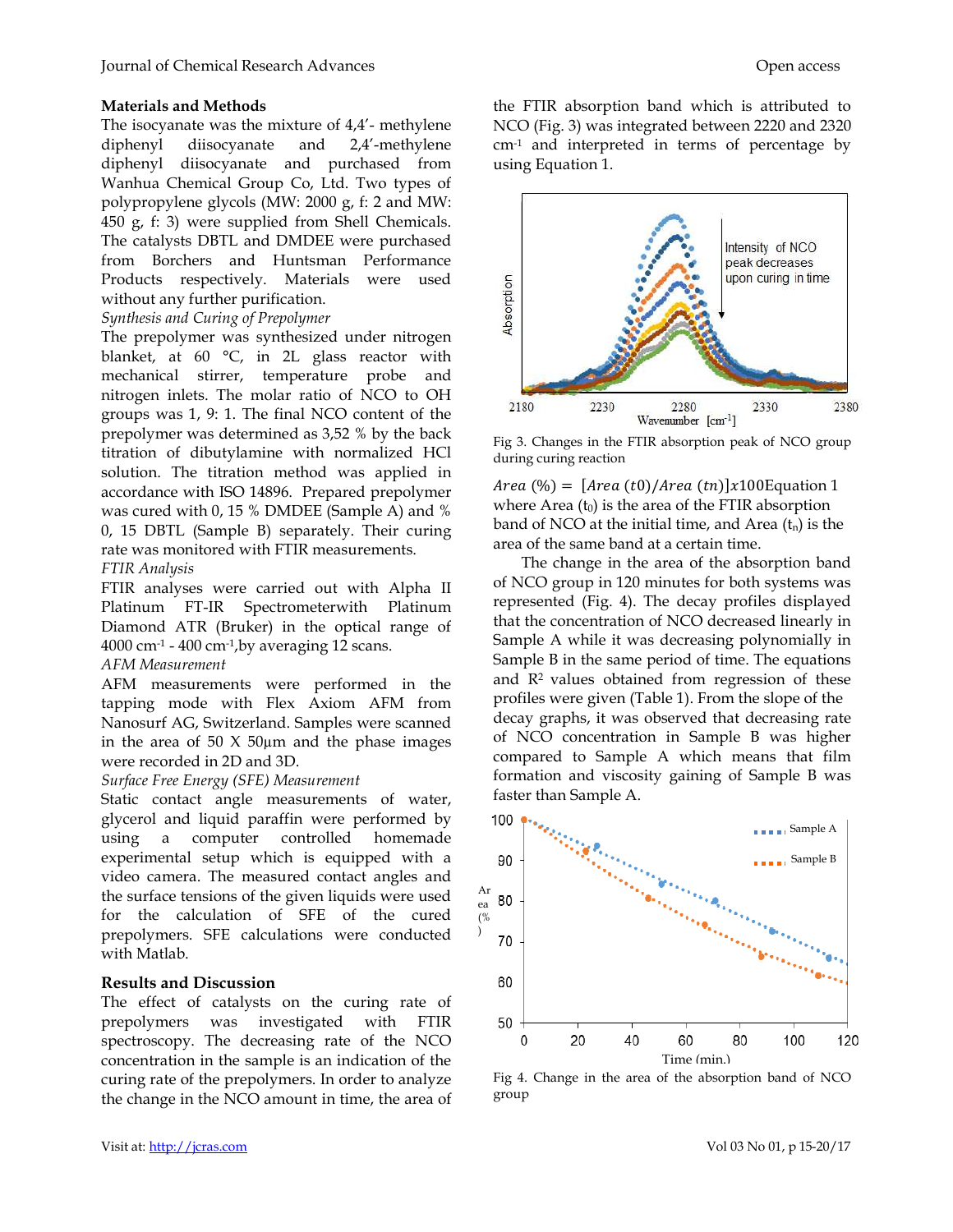Table 1. Regression equations and R<sup>2</sup> values for the decrease of the area of NCO peak

|   | Sample Catalyst | <b>Regression Equation</b>  | $\mathbf{R}^2$ |
|---|-----------------|-----------------------------|----------------|
| A | <b>DMDEE</b>    | $y = -0.2984x + 100.48$     | 0.996          |
| в | DBTL            | $y = 0.0012x^2 - 0.4882x +$ | 0.995          |
|   |                 | 101.08                      |                |

The viscosity change rate affects the alignment of the hard segments within the systems. If the viscosity of the system builds up rapidly, mobility of the hard segments is hindered. The hard segments which cannot find enough time to diffuse away from the bulk are dispersed among the soft segments. viscosity change rate affects the alignment of hard segments within the systems. If the builds up rapidly, mobility he hard segments is hindered. The hard ents which cannot find enough time to use away from the bulk are di

The differences in the distribution of the hard segments sample films were monitored with AFM imaging. In the AFM images, hard segments appeared as lighter areas and the rest represents the continuous matrix of soft segments (Pergal et al., 2013 and Chattopathyay and Raju, 2007). The analysis of AFM images demonstrated that the hard segments of Sample A were aligned at specific areas. On the other hand, the hard specific areas. On the other hand, the hard<br>segments in Sample B were dispersed more evenly within the soft segments. The difference in the phase morphology of Sample A and Sample B were relevant to their viscosity building up rate. First continuous matrix of extinces in the same proved with the AFM images, the hard same is the theoretical interest of Sample N indicated happens and B degree of continuous area of continuous and the matrix points are t

 The mechanical and surface properties which phase morphology of Sample A and Sample B<br>were relevant to their viscosity building up rate.<br>The mechanical and surface properties which<br>were observed (Table 2 and Table 3) in accordance with the phase morphology of the samples monitored with the AFM images.

 It was known that the mechanical properties of the polyurethanes were primarily dependent on It was known that the mechanical properties<br>of the polyurethanes were primarily dependent on<br>the hard segment content (Szycher, 2013 and Chattopathyay and Raju, 2007). Although Sample A and Sample B having the same composition except the type of catalyst, they indicated different mechanical properties (**Table 2**). The distinction between the mechanical properties of Sample A and B was associated with the degree of ordering of hard segments during the curing reaction. It

segments of Sample B indicated higher segment was proved with the AFM images, the hard<br>segments of Sample B indicated higher segment<br>mixing which makes it more resistant to mechanical stress resulting in higher elastic modulus and lower elongation values. Higher degree of ordering of hard segment in Sample A causes higher elongation and lower elastic modulus values. stress resulting in higher elastic modulus<br>elongation values. Higher degree of o<br>hard segment in Sample A causes higher<br>and lower elastic modulus values.

| Table 2. Mechanical properties of Sample A and Sample B |                  |                                                       |              |  |  |  |
|---------------------------------------------------------|------------------|-------------------------------------------------------|--------------|--|--|--|
|                                                         |                  | Sample Tensile Strength Elastic Modulus Elongation at |              |  |  |  |
|                                                         | at break         | [MPa]                                                 | break $[\%]$ |  |  |  |
|                                                         | $[N$ mm $^{-2}]$ |                                                       |              |  |  |  |
|                                                         |                  | 4.2                                                   | 1042         |  |  |  |
|                                                         |                  |                                                       |              |  |  |  |
|                                                         | 61               | 65                                                    | 785          |  |  |  |

Table 3. Surface free energy estimations of the polyurethane films (Sample A and B)

| Sample | Surface Free Energy [mJ m <sup>-2</sup> ] |      |      |         |  |
|--------|-------------------------------------------|------|------|---------|--|
|        | Fowkes                                    | Owrk | Wu   | Neumann |  |
| А      | 45.1                                      | 45.0 | 46.2 | 49.7    |  |
| в      | 31.0                                      | 30.2 | 33.1 | 44.3    |  |

Since the surface free energy of the materials cannot be measured directly, models that based on the contact angle measurements have been proposed. In our study, glycerol, water and liquid paraffin were used for contact angle measurements. Fowkes, Wu, Owrk and Neumann models were employed for the surface free energy estimations. e the surface free energy of the materials<br>e measured directly, models that based on<br>tact angle measurements have been<br>d. In our study, glycerol, water and liquid<br>were used for contact angle measurements.<br>Wu, Owrk and Neum

 It was noticable that surface free energy of Sample A was higher than Sample B regardless of the calculation method. The surface energy measurement results were consistent with the analysis of AFM images. The polar hard segments of Sample A were available at the air interface of the film surface as detected on the AFM images that results in higher surface free energy. Surface free energy of Sample B was lower since the hard segments were dispersed in the matrix of soft segments away from the air interface. Surface Free Energy [mJ m<sup>-2]</sup><br>
Fowkes Owrk Wu Neumann<br>
45.1 45.0 46.2 49.7<br>
31.0 30.2 33.1 44.3<br>
2 the surface free energy of the materials<br>
e measured directly, models that based on<br>
tact angle measurements have been<br>
1



Fig 5a. AFM images of Sample A



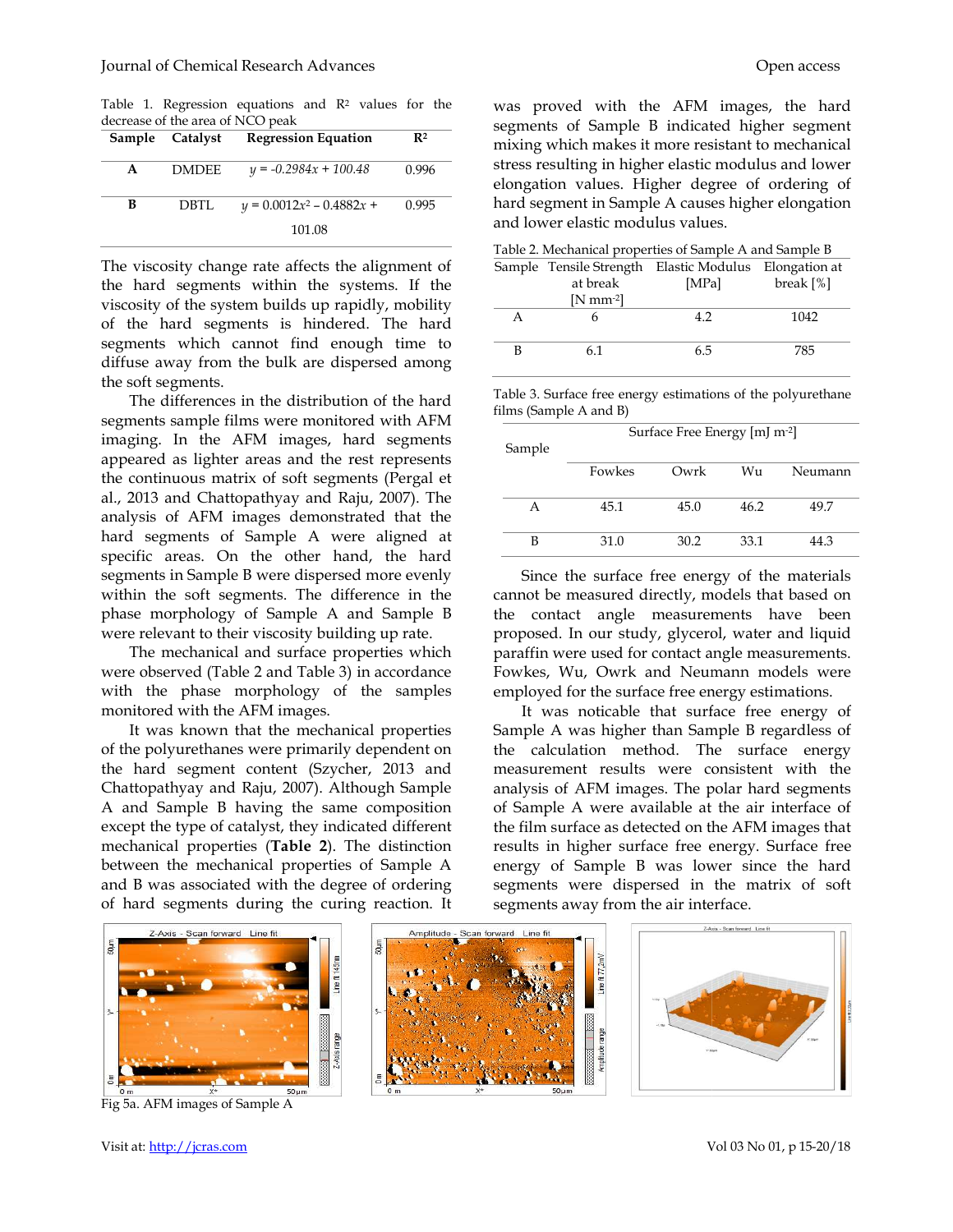

Fig 5b. AFM images of Sample B

## **Conclusion**

It was concluded that one of the most important factors affect the curing rate and the extent of cross linking of MCPUs is the type of catalyst. The choice of catalyst thoroughly has a crucial impact on the mechanical, morphological and surface properties of MCPU. While designing a MCPU system, it is a prerequisite to take into account the type of the curing catalyst in order customize properties of the material. is concluded that one of the most important<br>rs affect the curing rate and the extent of cross<br>ng of MCPUs is the type of catalyst. The<br>e of catalyst thoroughly has a crucial impact<br>he mechanical, morphological and surface<br> ion<br>
incided that one of the most important<br>
reactive CoVD, Synthesia and characterization<br>
of KCt the curing rate and the external of the curing rate and the external of the<br>Science of contages, The contage of contages an

## **Reference**

- Arnould P, Bosco L, Sanz F, Simon FN, Fouquay S, Michaud G, Raynaud J and Monteil V (2020). Identifying competitive tin- or metal-free catalyst combinations to tailor polyurethane prepolymer and network properties. Polym. Chem*.* 11: 5725 free catalyst combinations to tail<br>rethane prepolymer and netwo<br>rties. Polym. Chem. 11: 5725-5734.
- Chattopadhyay DK, Prasad PSR, Sreedhar B and Raju KVSN (2005). The phase mixing of Chattopadhyay DK, Prasad PSR, Sreedhar B and<br>Raju KVSN (2005). The phase mixing of<br>moisture cured polyurethane-urea during cure. Prog. Org. Coat., 54 (4): 296 Org. 296-304.
- Chattopathyay DK and Raju KVSN (2007). Structural engineering of polyurethane coatings for high performance applications. Prog. Poly. Sci.,32: 352 DK and Raju KVSN (2007<br>I engineering of polyurethar<br>for high performan<br>ons. Prog. Poly. Sci.,32: 352-418.
- Gogoi R, Alam MS and Khandal RK (2014). Effect of increasing NCO/OH molarratio on the physical, mechanical and thermal properties of isocyanate terminated of increasing NCO/OH molarratio on the<br>physical, mechanical and thermal<br>properties of isocyanate terminated<br>polyurethane prepolymer. International Journal of Basic and Applied Sciences, 3: 118-123.
- Gogoi R, Niyogi UK, Alam MS and Mehra DS (2012). Effect of Organometallic and Tertiary Amine Catalyst on the Properties of Polyurethane Prepolymer. J. Polym. Mater., 29: 451-462.
- Janik H and Vancso J (2005). The influence of hard segment cross linking on the morphology and mechanical properties of segmented

poly(ester-urethanes).Polimery,50: 139- 142.

- Jena KK, Chattopadhyay DK and Raju KVSN (2007). Synthesis and characterization of hyperbranched polyurethane-ureacoatings. Eur. Polym. J*.* 43: 1825-1837. Jena KK, Chattopadhyay DK and Raju KVSN (2007). Synthesis and characterization of hyperbranched polyurethane–ureacoatings.
- Jiang L, Ren Z, Zhao W, Liu W, Liu H and Zhu C (2018).Synthesis and st characterizations of four polyurethane model hard segments. R. Soc. Open Sci. 5 (7): 180536-180546. Eur. Polym. J. 43: 1825-1837.<br>Ren Z, Zhao W, Liu W, Liu H and Zhu C<br>(2018).Synthesis and structure/properties
- Lepene BS, Long TE, Meyer A and Kranbuehl DE (2002). Moisture-Curing Kinetics of Isocyanate Prepolymer Adhesives. Journal of Adhesion, 78: 297-312. of four polyurethane<br>nts. R. Soc. Open Sci. 5<br>r A and Kranbuehl DE<br>Curing Kinetics of<br>ymer Adhesives. The
- Lomölder R, Plogmann F and Speler P (1997). Selectivity of isophorone diisocyanate in the urethane reaction influence of temperature, catalysis, and reaction partners, Journal of Coatings Technology, 69: 51- 57. Selectivity of isophorone diisocyanate in<br>the urethane reaction influence of<br>temperature, catalysis, and reaction<br>partners, Journal of Coatings Technology,<br>69: 51- 57.<br>A, Lin SB, Hwang KKS, Wu KS, Gibson PE<br>and Cooper SL (
- Miller JA, Lin SB, Hwang KKS, Wu KS, Gibson PE and Cooper SL (1985). polyether-polyurethaneblockcopolymers: polyether-polyurethaneblockcopolymers:<br>effects of hard segmentlengthdistribution. Macromolecules,18: 32-44.
- Mukherjea RN and Saha KK (1980). 44.(1980). Moisture-cured polyurethane based on polyester and polycarbonate polyols. Journal of Applied Science, 25: 2699- 2710.
- Nakamae K, Nishino T, Asaoka S and Sudaryanto S (1996). Microphase separation and surface properties of segmented polyurethane Effect of hard segment content. Int. J. Adhesion and Adhesives, 16 (4): 233- 239. based on polyester and<br>blycarbonate polyols. Journal of Applied<br>ience, 25: 2699- 2710.<br>K, Nishino T, Asaoka S and Sudaryanto S<br>996). Microphase separation and surface<br>operties of segmented polyurethane—
- Ni H, Nash H A, Worden JG and Soucek MD (2002). Effect of catalysts on thereaction of an aliphaticisocyanateandwater. Polymer Science Part A: Polymer Chemistry, 40(11): 1677- -1688. *l*orden JG and Soucek MD<br>of catalysts on thereaction of<br>cyanateandwater. Journal of